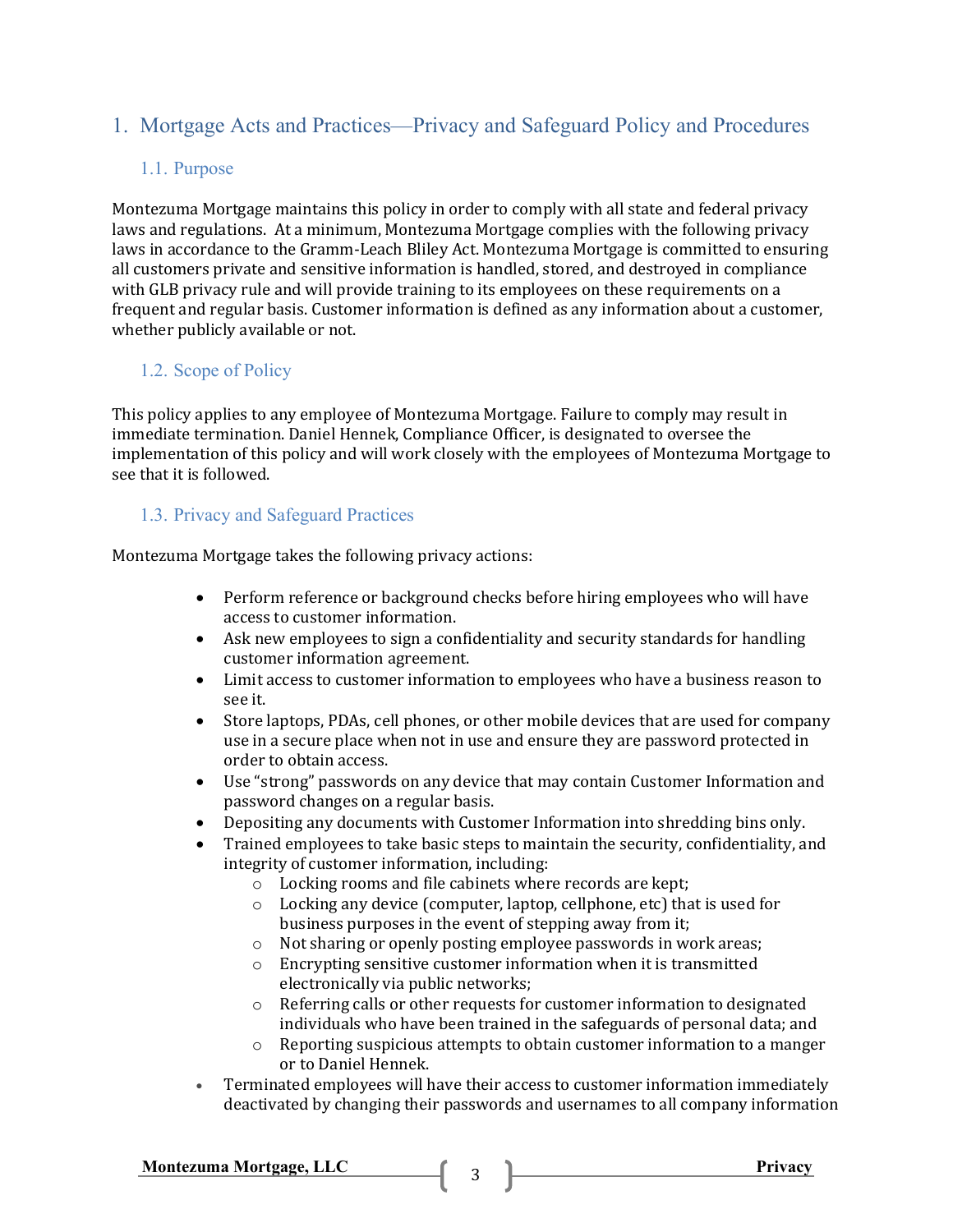systems, programs and email accounts, as well as taking other appropriate measures.

Montezuma Mortgage abides by the following practices to protect their consumers:

- Montezuma Mortgage does not sell Customer Information.
- Montezuma Mortgage does not share Customer Information with affiliates or nonaffiliates.
- Montezuma Mortgage does not keep Customer Information that is not necessary to accomplish its business goals.
- Any request from a borrower to any Montezuma Mortgage employee, who requests to have their information removed from a call or email list, is immediately removed from said list.

In accordance with Montezuma Mortgage's Privacy Statement, Customer Information is only shared:

- For our everyday business purposes, such as to process transactions, maintain accounts, respond to court orders and legal investigations, or to report to credit bureaus.
- For our marketing purposes to offer products and services to our Customers.

### 1.4. Information Systems

In accordance with the Gramm-Leach Bliley Act (16 CFR Part 14), Montezuma Mortgage provides security and safeguarding throughout the life cycle of customer information, from data entry to data disposal by:

- Securing transmission of customer information:
	- o When transmitting credit card information or other sensitive financial data, a secure connection is used, so that the information is protected in transit.
	- $\circ$  Customers are cautioned against transmitting sensitive data, such as account numbers, via email or in response to an unsolicited email or pop-up message.
	- o If sensitive data is sent via email over the Internet, the data is encrypted.

In accordance with Federal Trade Commission Rule on Privacy of Consumer Financial Information (16 CFR Part 682), proper disposal of all sensitive data , including but not limited to, consumer information, credit reports, account numbers, etc., Montezuma Mortgage:

- Conducts destruction of data/documents monthly, on-site at Montezuma Mortgage and is done so by using a mechanical shedding device.
- Electronics and computers are destroyed on-site by an IT Contractor.

In the event of breach of customer information, Montezuma Mortgage will:

Montezuma Mortgage, LLC 4 2 Privacy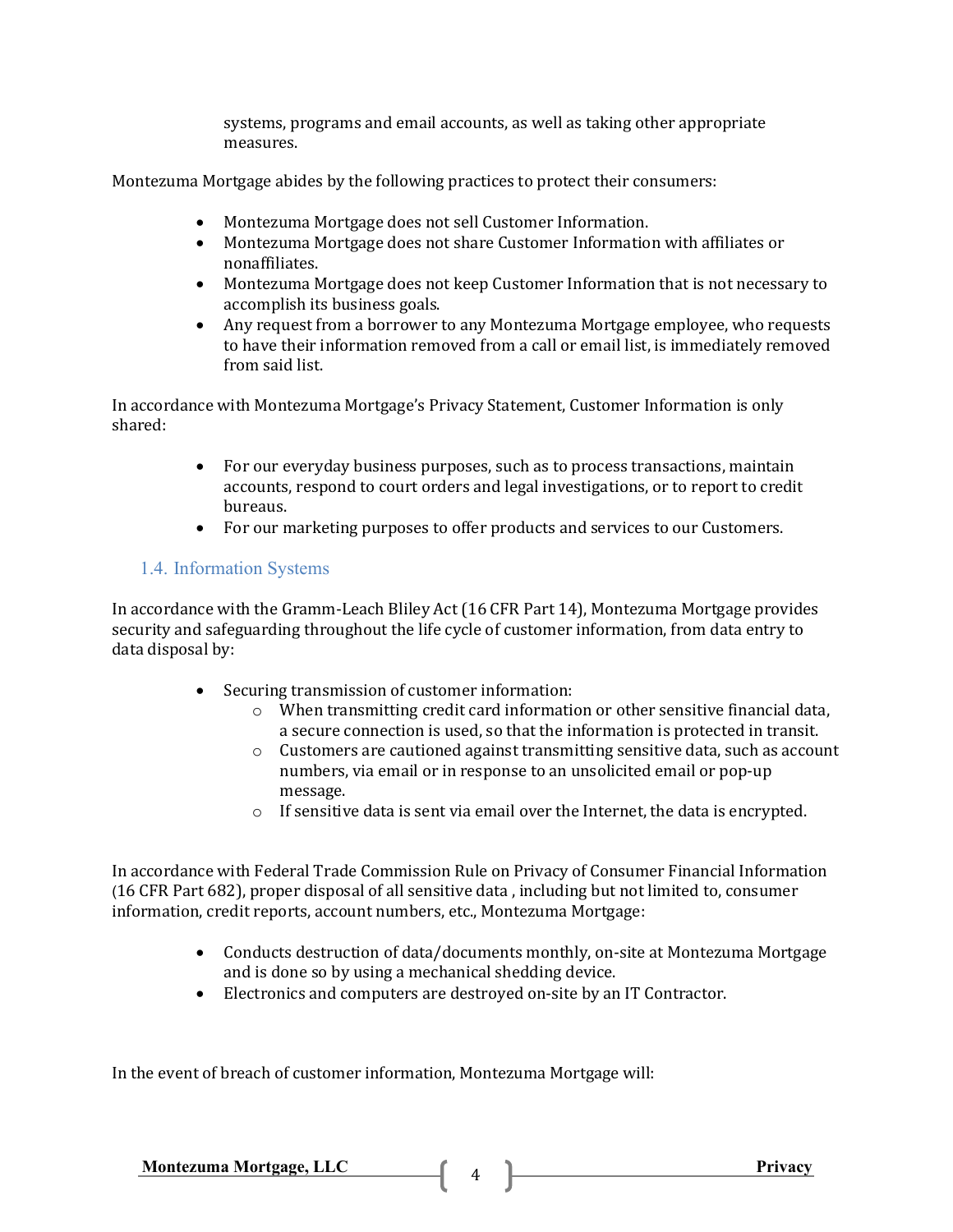- o notify affected customers if their personal information was subject to the breach;
- o notify law enforcement if the breach could involve criminal activity or there is evidence that the breach has resulted in identity theft or related harm;
- o notify the credit bureaus and other businesses that may be affected by the breach.